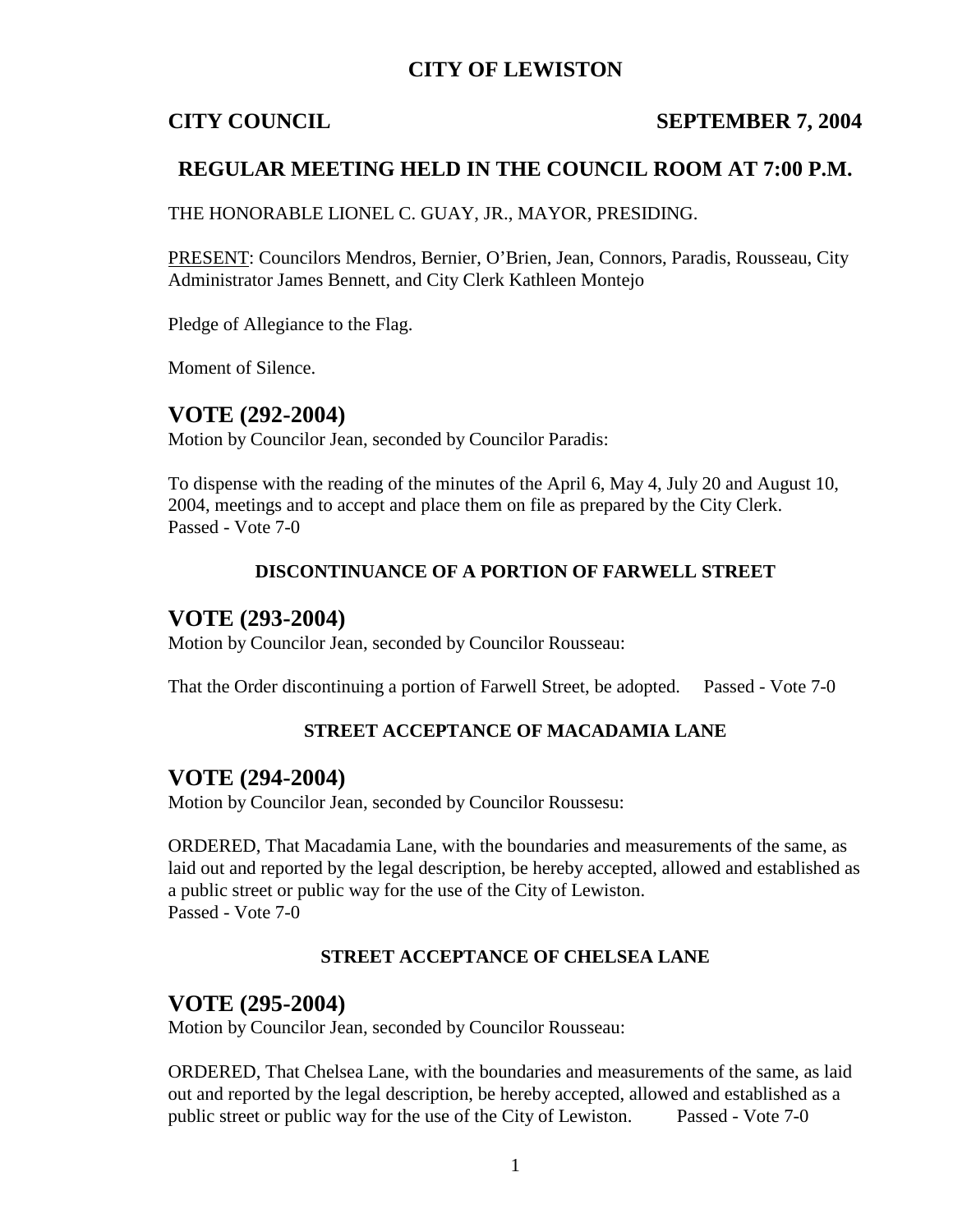### **STREET ACCEPTANCE AND DISCONTINUANCE OF PORTIONS OF DARCY DRIVE**

## **VOTE (296-2004)**

Motion by Councilor Jean, seconded by Councilor Rousseau:

ORDERED, That a portion of Darcy Drive, with the boundaries and measurements of the same, as laid out and reported by the legal description, be hereby accepted, allowed and established as a public street or public way for the use of the City of Lewiston, and that the Order discontinuing a portion of Darcy Drive, be adopted. Passed - Vote 7-0

### **APPROVAL OF CHANGE OF NAME OF PRIVATE ROADS IN STETSON BROOK ESTATES**

## **VOTE (297-2004)**

Motion by Councilor Jean, seconded by Councilor Rousseau:

To approve the request to formally change the names of the following private streets in Stetson Brook Estates - Alpha Street and Lessard Street to Heather Drive (entire length), Delta Street to Sarah Avenue, Echo Street to Katie Avenue and Milo Street to Robyn Avenue. Passed - Vote 7-0

### **AUTHORIZATION TO ACCEPT TRANSFER OF FORFEITURE FUNDS**

## **VOTE (298-2004)**

Motion by Councilor Jean, seconded by Councilor Rousseau:

That pursuant to Title 15, Maine Revised Statutes Annotated, Section 5824(3) and Section 5822(4)(A), the City Council hereby acknowledges and approves of the transfer of \$500.00, or any portion thereof, in the case of the State of Maine vs. Luis Arroryo, CR-04-609 Court Records. Being funds forfeited pursuant to court process. It is further acknowledged that these funds shall be credited to the 'City of Lewiston Drug Enforcement Program', funds to be deposited in Account No. 590-3514050 at People's Heritage Bank. Passed - Vote 7-0

### **ANDROSCOGGIN COUNTY BUDGET COMMITTEE APPOINTMENTS**

### **VOTE (299-2004)**

Motion by Councilor Jean, seconded by Councilor Rousseau:

To approve the slate of Androscoggin County Budget Committee members for District 3 as presented on the county ballot, said candidates are Councilor Bernier, Paul Labrecque of 340 Grove Street and Dennis Roderick of 28 Reservoir Avenue. Passed - Vote 7-0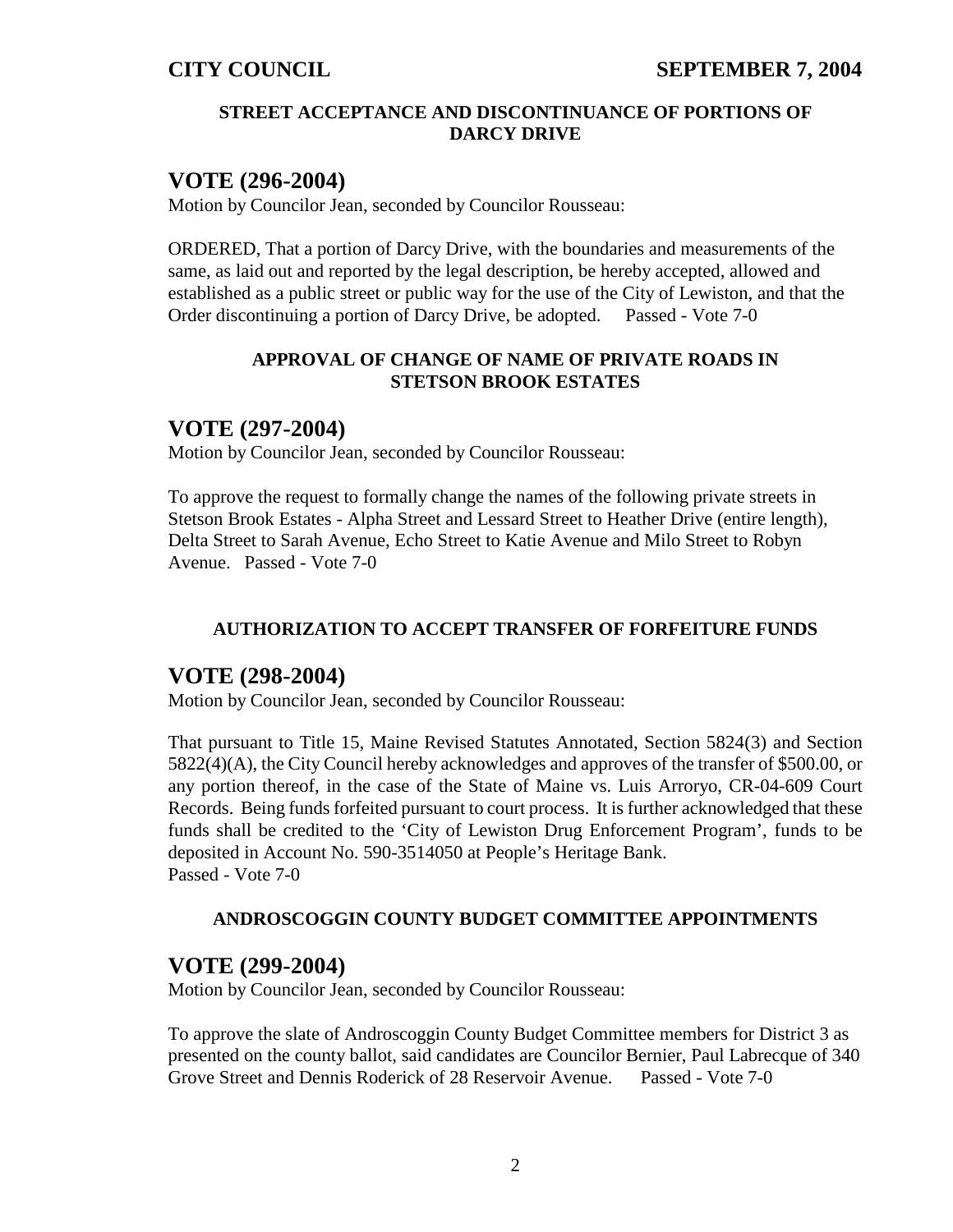### **AMENDMENT TO THE TRAFFIC SCHEDULE TO ADD STOP SIGNS AT DARCY DRIVE**

Motion by Councilor Jean, seconded by Councilor Paradis:

To approve amendments to the Traffic Schedule to add stop signs on Darcy Drive at Judith Street and at Mark Street:

Section 38 - Stop Signs, is hereby amended as follows:

DARCY DRIVE 1 sign at Judith Street 1 sign at Mark Street

At this point, Councilor Connors stated that he believes the Police Department's recommendation identified the incorrect street, based upon the map submitted, and suggested that Chelsea Lane should be the cross street, rather than Mark Street.

# **VOTE (300-2004)**

Motion by Councilor Connors, seconded by Councilor O'Brien:

To amend the motion to state "Chelsea Lane" instead of "Mark Street". Passed - Vote 7-0

Vote on original motion, as amended:

## **VOTE (301-2004)**

Motion by Councilor Jean, seconded by Councilor Paradis:

To approve amendments to the Traffic Schedule to add stop signs on Darcy Drive at Judith Street and at Chelsea Lane:

Section 38 - Stop Signs, is hereby amended as follows:

| DARCY DRIVE | 1 sign at Judith Street |
|-------------|-------------------------|
|             | 1 sign at Chelsea Lane  |

Passed - Vote 7-0

### **CONDEMNATION HEARING FOR THE BUILDINGS LOCATED AT 299-305 LISBON STREET**

Councilor Rousseau recused himself at this time, citing a conflict of interest with this item.

The Mayor announced this item is continued from the July 20 Council meeting, and noted the item on the floor now before Council is to continue to conduct a hearing to determine if the buildings located at 299-305 Lisbon Street meet the dangerous building statutes as defined in Title 17, sec. 2851 et all.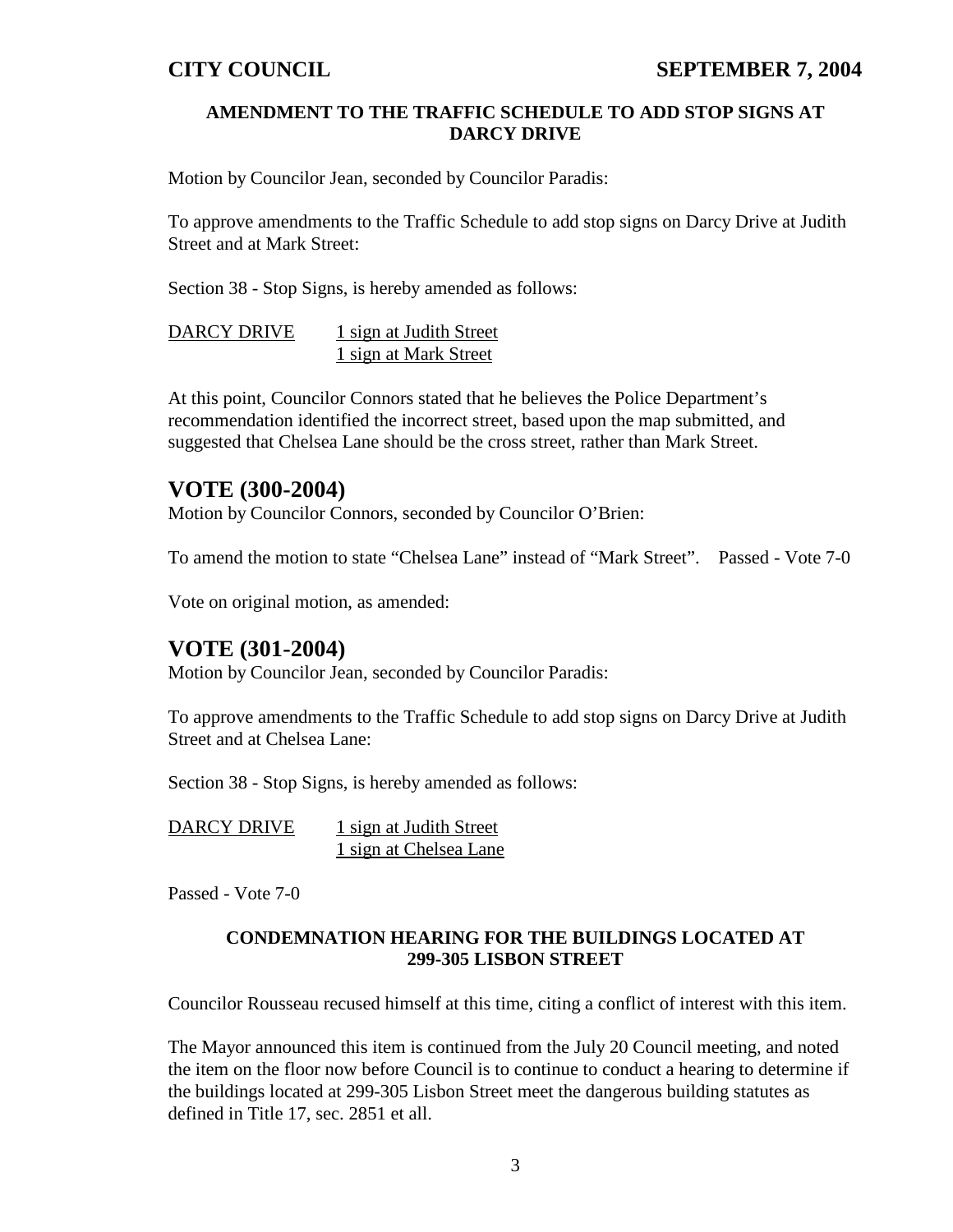City Attorney Kevin Beal reviewed the background of this item that was discussed during the July 20 Council meeting. Councilor Jean asked how much work has been done to the building since the last Council meeting and Gil Arsenault, Director of Planning and Code Enforcement, stated that no work, to his knowledge, has been done. Stephen Beale, attorney for Mr. Paradis, president of Builders Resource Development Corporation, which owns the property, stated that a plan has been submitted for this meeting, as requested from the previous meeting. He discussed the July 2003 list prepared by City Land Use Inspector Eric Cousens, which contained a list of work that needed to be done in order to bring the building into compliance. Councilor Paradis noted that the Council voted on July 20 to postpone action on this item to allow time for Mr. Paradis to prepare a full action plan for addressing the issues about the property, and he said a full plan has not been presented. Attorney Stephen Beale noted the statutes do not require that a full plan be prepared, and noted that some of the items on the City's list are aesthetic items about the building, as well as structural details. He noted the Order deeming the building unsafe should deal with structural issues and not aesthetic issues. Attorney Beale also stated his client is currently working to get a contractor and once he is able to secure one, the structural work on the building will begin. Mr. Paradis commented that he applied for a facade improvement grant from the City, and said he received approval for the grant, yet before he received the funds the program was changed and he did not receive the funds.

Community Development Director Jim Andrews stated the City is not required to loan money to fix Code violations, and noted the facade program is still in effect. He said Mr. Paradis submitted his application on January 4, 2004. Attorney Stephen Beale said the issue tonight is to discuss the structural issues of the property, which Mr. Paradis is willing to move forward to correct, and noted the appearance issues should not be considered this evening. The City Administrator stated the issue before the Council is not whether or not the building looks nice, but is it strucurally sound and is safe. He said whether or not the City provides funds for the owner to fix the property, the owner is still responsible for the building to be structurally sound. Attorney Kevin Beal reviewed the timeline of this issue, stating that in November 2002, the City inspected the property and found numerous Code violations; in the winter of 2003, it was re-inspected and no corrections were done; in June 2003 a Notice of Violation was issued, the owner did not fix problems and a court consent decree was approved; and on October 17, 2003 a four week extension was granted for the facade work. Mr. Arsenault stated that July 25, 2003 was the court action in which Mr. Paradis agreed to the court ordered consent decree, and the condition of the building has deteriorated since that point. He noted it is a very dangerous building currently and is not sound. Councilor O'Brien noted the owner needs to correct the problems or the building will deteriorate, and the owner did not follow the court order and there are still violations in the building.

At this time, the Mayor closed the hearing.

## **VOTE (302-2004)**

Motion by Councilor Jean, second by Councilor Paradis:

To accept the Findings of Fact regarding the buildings at 299-305 Lisbon Street to be a dangerous building as defined by state statutes, to adopt the Order of Condemnation and to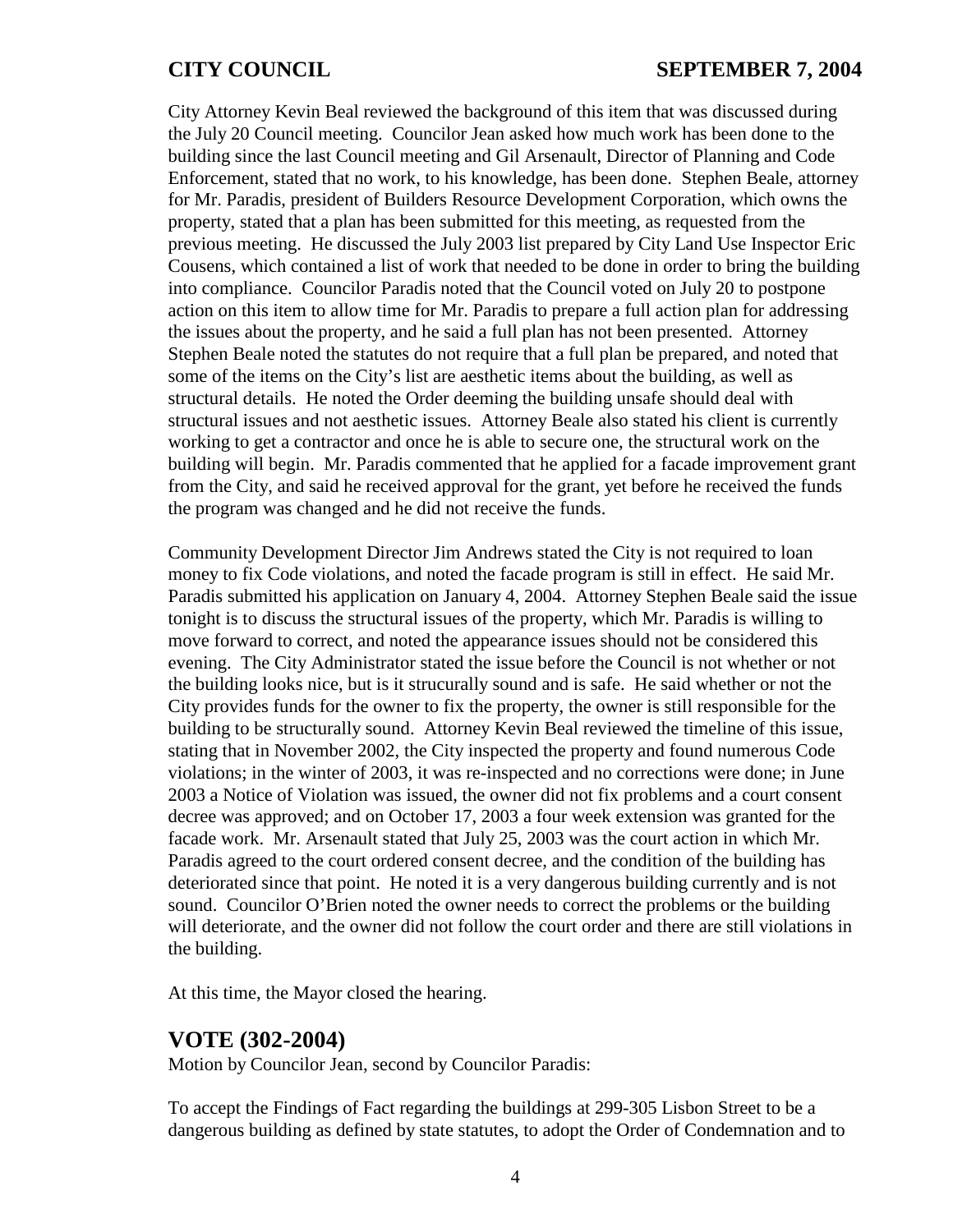# **CITY COUNCIL SEPTEMBER 7, 2004**

order the corrective action for the property owner which establishes the time frame in which the corrective action must be completed, and to authorize the City Administrator to take necessary actions to implement the corrective action as determined by the Municipal Officers, should the property owner fail to comply with the Council abatement order:

> ORDER OF CONDEMNATION Pursuant to 17 M.R.S.A. § 2851

I. WHEREAS the Municipal Officers of the City of Lewiston, after receiving testimony and other evidence from City officials and other interested parties, have determined and hereby find that:

A. The owner and all other parties of record claiming an interest in the premises at 299-305 Lisbon Street, Lewiston, Maine, have received notice of these proceedings in accordance with the requirements of 17 MR.S.A. § 2851. Said premises are more particularly described as a certain parcel of land, with the buildings thereon, bounded and described as follows:

PARCEL NO. 1: A certain lot or parcel of land with the buildings thereon situated on the Westerly side of Lisbon Street in said Lewiston, bounded and described as follows, to wit:

Beginning at a point on the Westerly side of Lisbon Street, at the center of the Southerly wall of Centennial Block, so-called, formerly owned by one Herbert; thence Westerly at a right angle to Lisbon Street one hundred (100') feet to Canal Alley, so-called; thence Southerly, by said Canal Alley, twenty five (25') feet and ten inches (10"); thence Easterly at a right angle one hundred (100') feet to Lisbon Street; thence Northerly by said Lisbon Street to the point of beginning.

Together with such rights to the use of the walls on the North and South sides of said building as are necessary for the proper support of said building in its present form; and reserving and excepting said rights in and to those parts of the North and South walls herein conveyed as are necessary for the proper support of the buildings now standing on the lots adjacent to the lot hereby conveyed, on the North and South sides thereof.

PARCEL NO. 2: A certain lot or parcel of land, with the buildings thereon situated in said Lewiston and bounded and described as follows, to wit:

Beginning on the Westerly side of Lisbon Street two hundred (200') feet Southerly from Chestnut Street; thence Northerly on the Westerly line of Lisbon Street twenty four (24') feet two (2") inches to the Southerly line of land conveyed by Herbert to Daniel E. Cain; thence at right angles Westerly one hundred (100') feet to the East line of a passageway; thence at right angles Southerly twenty four (24') feet two (2") inches on said passageway; thence at right angles Easterly to Lisbon Street and the point of beginning; subject to the reservations and carrying the rights as to party walls specifically reserved and granted in deed from Herbert to Daniel E. Cain dated March 26, 1898 recorded in the Androscoggin County Registry of Deeds, Book 175, Page 535, so far as the same refer to the premises hereby conveyed;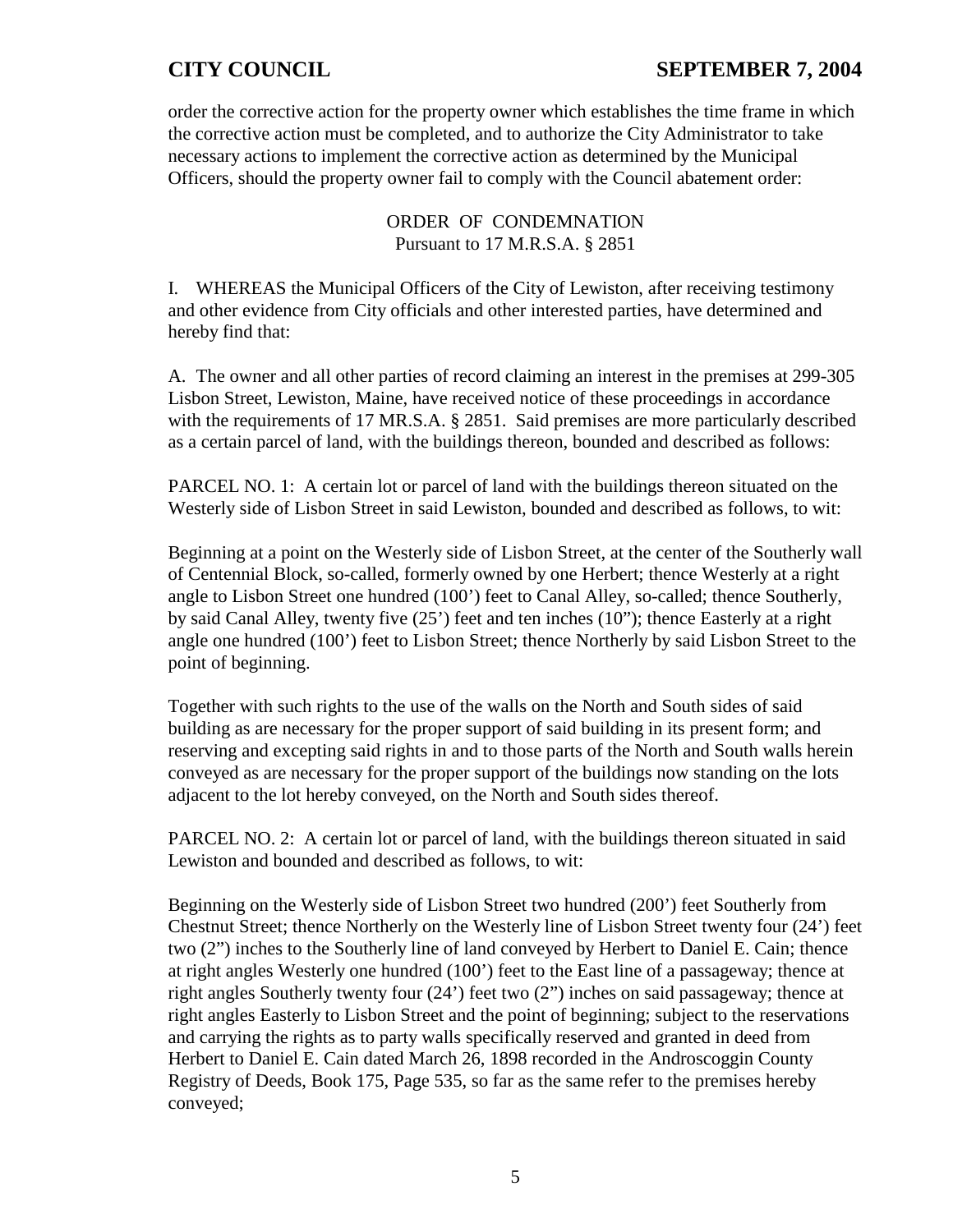B. A true and correct copy of the notice of these proceedings was filed with the Androscoggin Registry of Deeds in accordance with the requirements of 17 MR.S.A. §§ 2851, et seq., in Book 5947, Pages 300 – 313; and that

C. Based upon the findings enumerated below, the building(s) on the premises at 299-305 Lisbon Street (the "Building") is a dangerous building or structure as defined in 17 M.R.S.A. § 2851:

The Building is unsafe, having:

- a. leaking roofs, both as a result of damage and deterioration, and by the owner's failure and refusal to complete repairs begun in 2003 pursuant to the owner's agreement with the City, and the Maine District Court's July 25, 2003, Consent Order;
- b. internal water damage;
- c. damaged and deteriorated interior walls;
- d. damaged and deteriorated floors;
- e. fire-damaged and unrepaired support beams;
- f. inadequate or absent fire safety equipment;
- g. unsafe handrails on interior stairs;
- h. improperly exposed fuel line to the burner; and
- i. deteriorated façade elements that pose a danger to pedestrians if not repaired or removed;

The Building is unsanitary, lacking adequate plumbing fixtures for human occupancy, and having an accumulation of debris and trash throughout; and

The owner of the Building has no intent to rehabilitate the Building and to bring it into compliance with applicable property maintenance code(s) in the absence of this Order of Condemnation, having heretofore failed to maintain the property in compliance with applicable codes, and to comply with the Maine District Court's July 25, 2003, Consent Order.

II. NOW, THEREFORE, IT IS HEREBY ORDERED by the Municipal Officers of the City of Lewiston that the owner of the Building, Builders Resource Development Corporation, shall abate the dangerous conditions of the Building in accordance with the City's Building, Life Safety, and Property Maintenance, and other applicable codes and regulations, to the satisfaction of the City of Lewiston's code enforcement officials, or shall demolish the Building, within thirty (30) days of service of this Order of Condemnation.

This Order may be appealed to the Superior Court as provided under Rule 80B of the Maine Rules of Civil Procedure.

In the event that the dangerous condition of the Building has not been abated on or before the aforementioned deadline, and no timely appeal has been filed, the Municipal Officers hereby direct the City Administrator to take such actions as he deems necessary (which may include the demolition of the Building) to abate the dangerous condition of the Building at City expense, and to recover all such expenses, including attorneys' fees, as provided under 17 M.R.S.A. § 2853.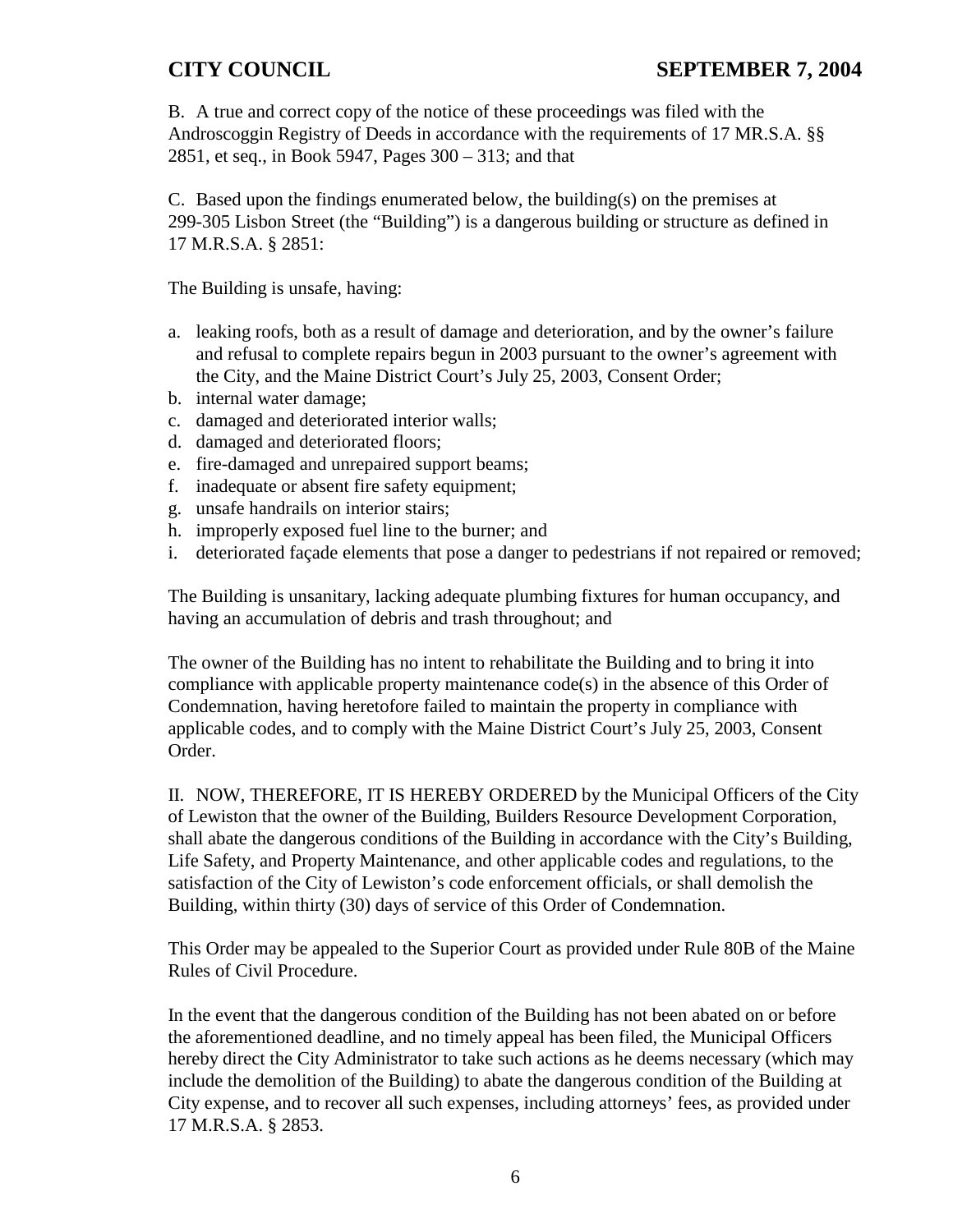III. IT IS FURTHER ORDERED that the City Clerk shall cause a copy of this Order to be recorded in the Androscoggin County Registry of Deeds, and shall cause attested copies of this Order to be served on the owner of the premises and all of the parties-in-interest as provided in 17 M.R.S.A. § 2851.

Passed - Vote 5-1 (Councilor Mendros opposed and Councilor Rousseau recused himself.)

### **PUBLIC HEARING ON A NEW LIQUOR LICENSE AND SPECIAL AMUSEMENT PERMIT FOR DANCING AND ENTERTAINMENT FOR THE CUSHY LOUNGE**

Mayor Guay opened the public hearing to receive citizen input and comments. The Mayor stated the item before the Council is to conduct a public hearing to receive input and to decide if the Council wishes to authorize the City Clerk's Office to approve a new liquor license application and special amusement permit for The Cushy Lounge, 37 Park Street.

Police Chief Bill Welch addressed the Council and stated he is recommending that these licenses be denied, citing the character of the applicant as a result of the background investigation on the applicant, Mark Judd. Chief Welch said that Mr. Judd has five convictions in the past five years, ranging from using a disabling chemical as a weapon to forgery to criminal mischief, as well as a domestic violence assault for which he is currently on probation. Mr. Judd addressed the Council to explain the previous convictions, noting the disabling chemical was mace that he used after a patron followed him home from a bar where he was working as a bouncer. He said the forgery was a family dispute regarding a car loan when he was 17 years old and forged his mother's signature as a co-signer for the loan. He said the criminal mischief was a result of a high school prank that had gone wrong. He noted that the domestic violence charge was plead down to an assault and he is now off probation, saying that at the time he filled out his liquor application, he was on probation, but he is currently not on probation anymore. He said the assault was a fight he got into with the boyfriend of his ex-wife, who was supplying her with drugs. He said she was doing drugs while watching their child, and he became upset and got into a fight. Mr. Judd stated that DHS is currently granting him custody rights to the child, and noted DHS would not do that if they felt his character was in question. He therefore asked the Council for permission to have the liquor license, noting that DHS has viewed him as a fit and responsible person for child custody purposes, and this should be sufficient for purposes of holding a liquor license.

Current business owner Augustine Russo stated the Mr. Judd is purchasing the business and that he is trying to sell the business and leave the City. The City Administrator asked if a Purchase and Sale Agreement for the business had been executed. Mr. Russo said they were waiting to sign the paperwork once the new liquor license had been issued. The City Administrator asked if Mr. Russo can sub-lease the property to Mr. Judd, under Mr. Russo's lease agreement, or if the building owner will be leasing the space directly to Mr. Judd. Mr.Russo said that he has been in contact with the building owner who is aware of the proposed business sale.

The City Administrator asked Mr. Russo what his involvement with the business will be, once it is sold to Mr. Judd. Mr. Russo stated he will have a small consultant role until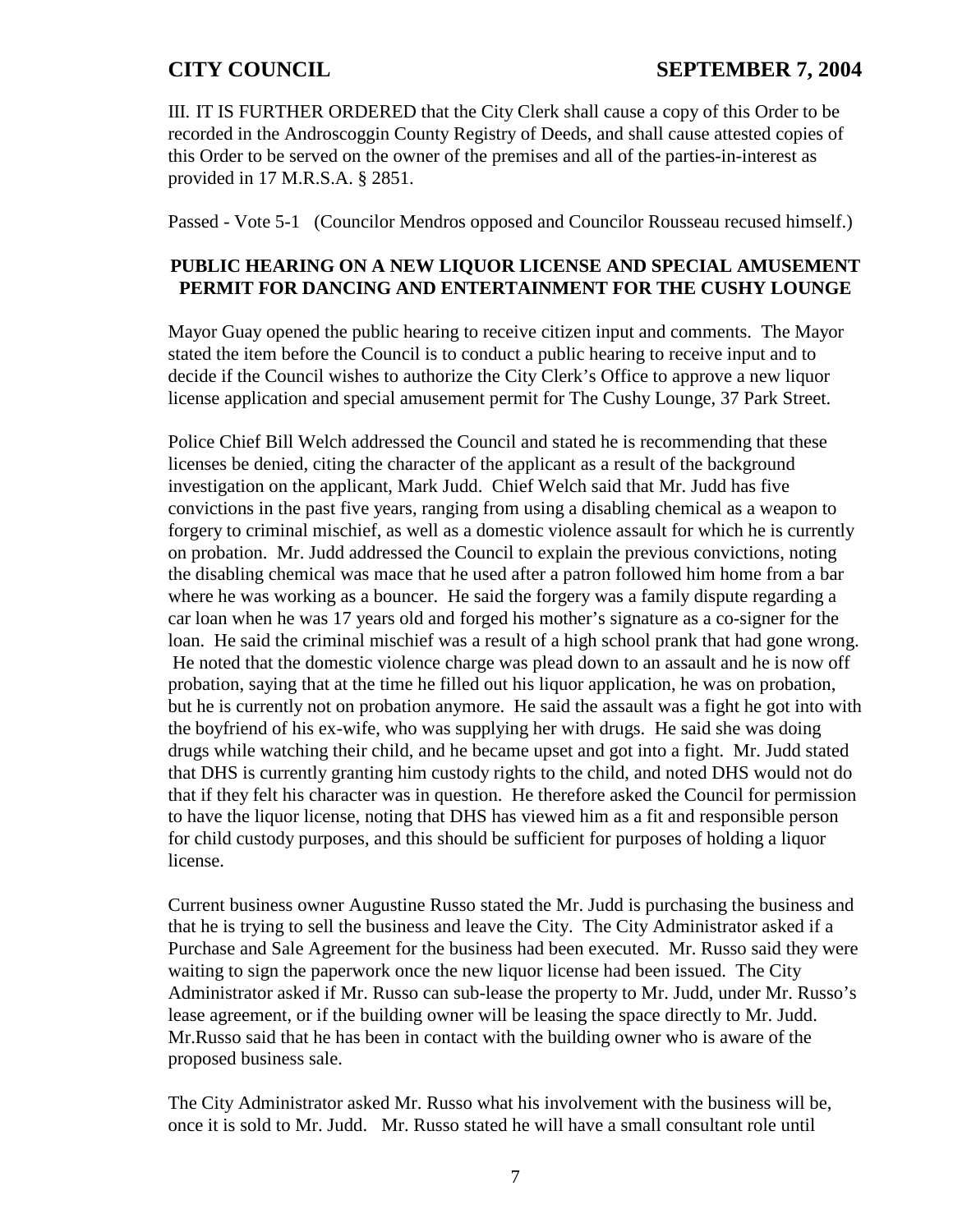# **CITY COUNCIL SEPTEMBER 7, 2004**

December to advise Mr. Judd on various business activities and related paperwork. The City Administrator asked Mr. Judd about his previous experience in operating a bar/nightclub. Mr. Judd stated that he has run security for many bars in Portland for most of his career. Councilor Paradis commented that trouble seems to follow Mr. Judd and he does not want to see a repeat of what has happened at this establishment in the past. Councilor O'Brien asked Mr. Judd if he had a business plan and financial backing. Mr. Judd said he plans to operate the business as a restaurant and a sports bar, rather than a nightclub. Councilor O'Brien reminded Mr. Judd about the residential units across the street from the business location.

The Mayor then closed the public hearing.

## **VOTE (303-2004)**

Motion by Councilor Paradis, second by Councilor Rousseau:

To authorize the City Clerk's Office to approve a new liquor license application and special amusement permit for The Cushy Lounge, 37 Park Street and to attach the following conditions to the licenses: 1) the applicant shall present a Purchase and Sale Agreement showing the purchase of the business from the current owner (financial information can be blacked out), 2) the applicant shall present a copy of the lease agreement with the building owner and 3) the Police Department shall report back to the Council in six months regarding the activity of this business.

Did Not Pass - Vote 3-4 (Councilors Mendros, Paradis and Rousseau in favor; Councilors Bernier, O'Brien, Jean and Connors opposed.)

Councilor Bernier asked Mr. Judd how long he has been involved with the business he is purchasing, currently known as Boondoggles. Mr. Judd said that he has worked at this establishment, on and off, for the past five years.

## **VOTE (304-2004)**

Motion by Councilor Jean, seconded by Councilor Paradis:

To authorize the City Clerk's Office to approve a new liquor license application and special amusement permit for The Cushy Lounge, 37 Park Street.

Did Not Pass - Vote 1-6 (Councilor Mendros in favor, others opposed.)

## **VOTE (305-2004)**

Motion by Councilor Connors, seconded by Councilor Bernier:

To direct City staff to prepare a Findings of Fact for the denial of the licenses and to report back at the next City Council meeting.

Passed - Vote 6-0-1 (Councilor Mendros abstained.)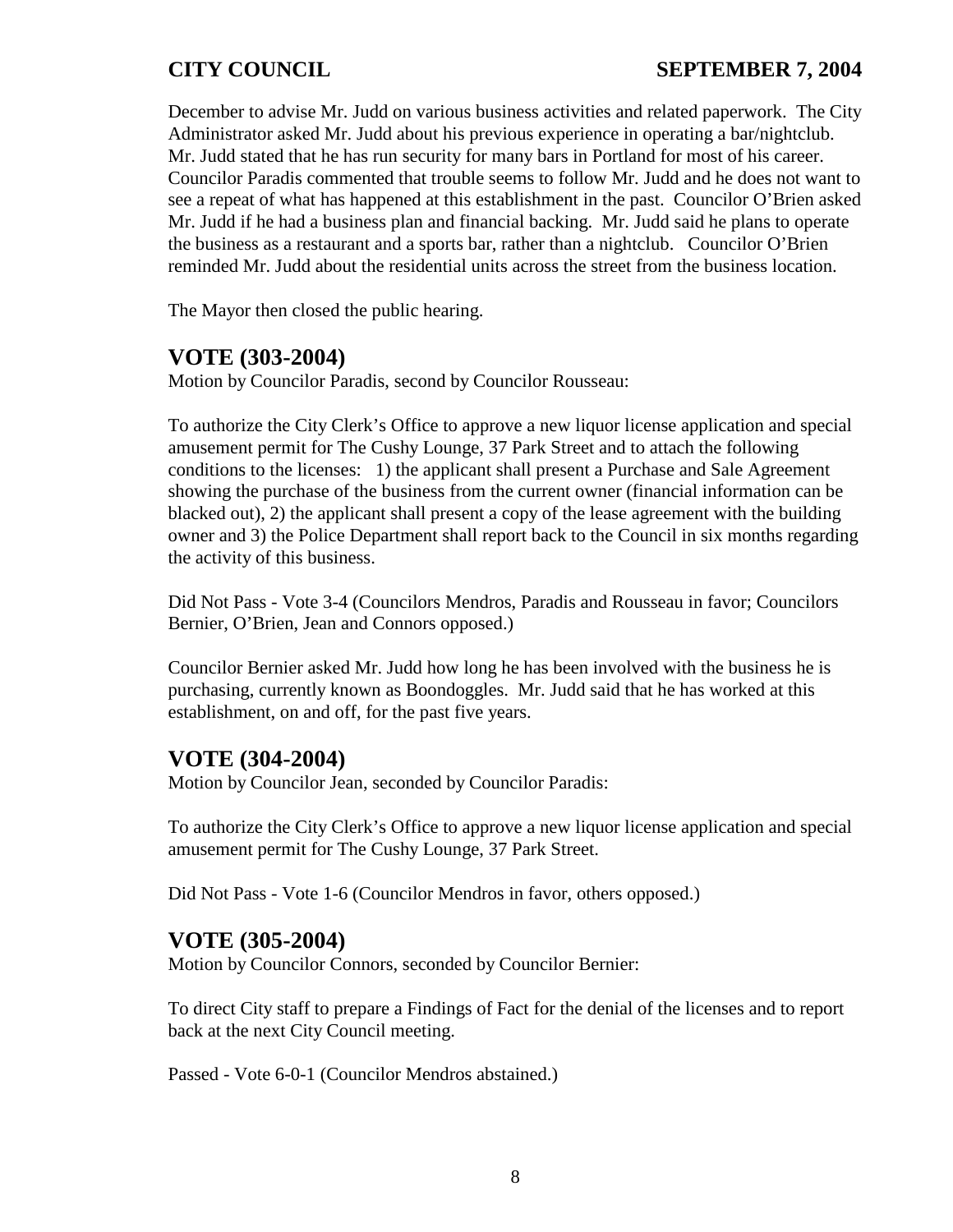## **PUBLIC HEARING ON A LIQUOR LICENSE FOR THE CARRIAGE HOUSE**

Mayor Guay opened the public hearing to receive citizen input and comments. No members of the public spoke for or against this item. Mayor Guay then closed the hearing.

# **VOTE (306-2004)**

Motion by Councilor Connors, seconded by Councilor Jean:

To authorize the City Clerk's Office to approve the change in classification for the liquor license for The Carriage House Plus, d/b/a Jacob Shaines Cards & Gifts, Inc., 1119 Lisbon Street. Passed - Vote 7-0

### **SPECIAL AMUSEMENT PERMIT FOR THE CHALET MOTEL**

Mayor Guay opened the public hearing to receive citizen input and comments. No members of the public spoke for or against this item. Mayor Guay then closed the hearing.

# **VOTE (307-2004)**

Motion by Councilor Jean, seconded by Councilor Rousseau:

To grant a special amusement permit for dancing and entertainment to The Chalet Motel, 1243 Lisbon Street. Passed - Vote 7-0

### **AMENDMENT TO THE POLICY MANUAL REGARDING CHANGES IN TAXICAB RATES**

It was noted the taxi cab rates have not been increased since 1999 and the current high cost of gasoline and insurance is a justified reason for increasing the fees.

## **VOTE (308-2004)**

Motion by Councilor Jean, seconded by Councilor Connors:

To approve the proposed amendments to the City Policy Manual, Policy Number 60 - Operation of Taxicabs, to increase the schedule of rates by 25 cents per zone, to be effective October 1, 2004. Passed - Vote 7-0

# **VOTE (309-2004)**

Motion by Councilor Connors, seconded by Councilor Jean:

To approve the proposed amendment to the City Policy Manual, Policy Number 60 - Operation of Taxicabs, to add a night time trip surcharge of 25 cents during the hours of 9pm to 5am, to be effective October 1, 2004. Passed - Vote 7-0